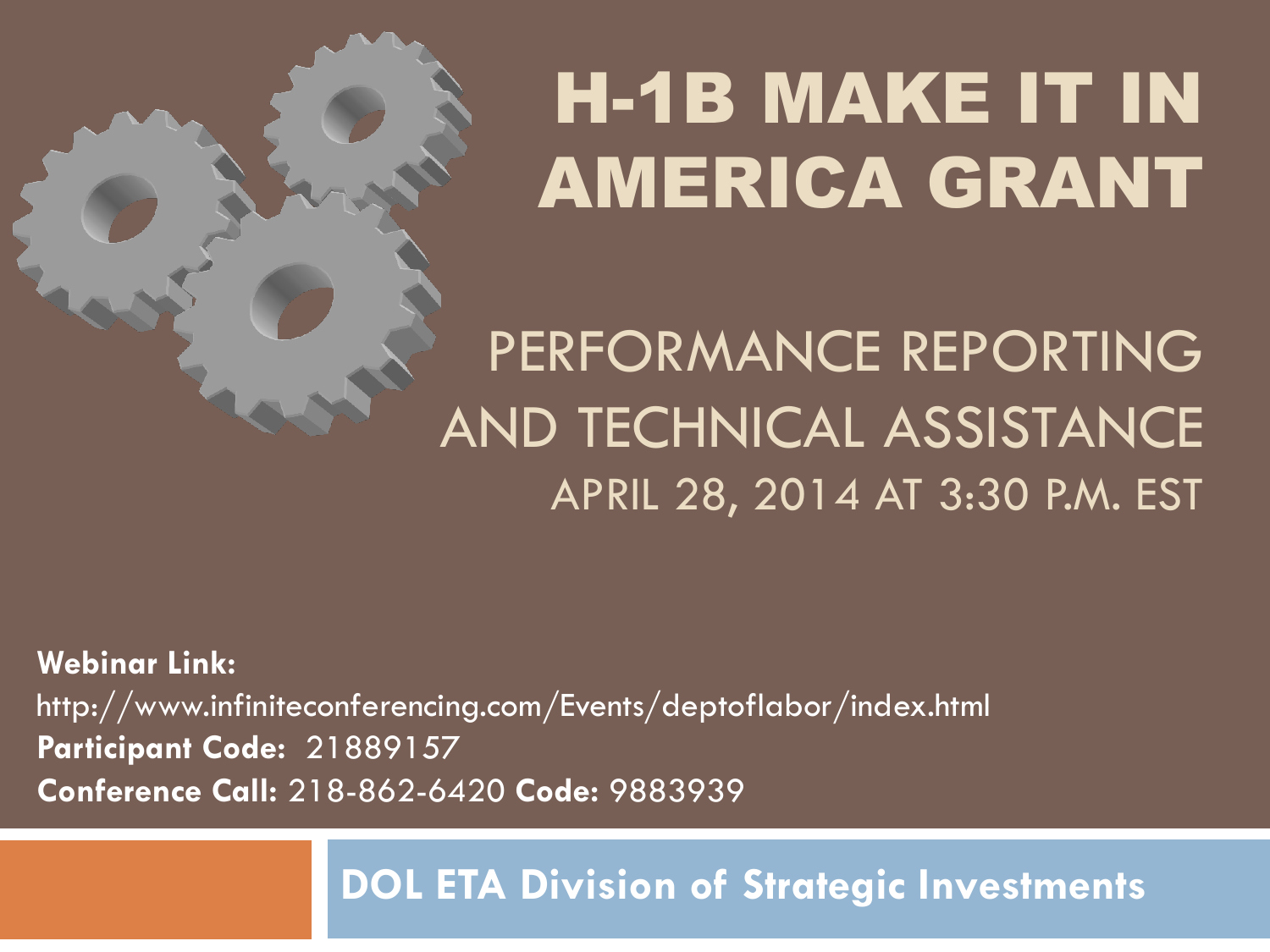## **Welcome and Introductions**

- **DOL Division of Strategic Investments:**  Melissa Smith, Sarah Sunderlin, Megan Baird and Heather Fleck
- **Technical Assistance Provider: (**High Impact Partners, Inc.) Susan Shorters, Dori Rutherford, and Ayreen Calimquim
- □ Grantee Roll Call: Who's on the Line?!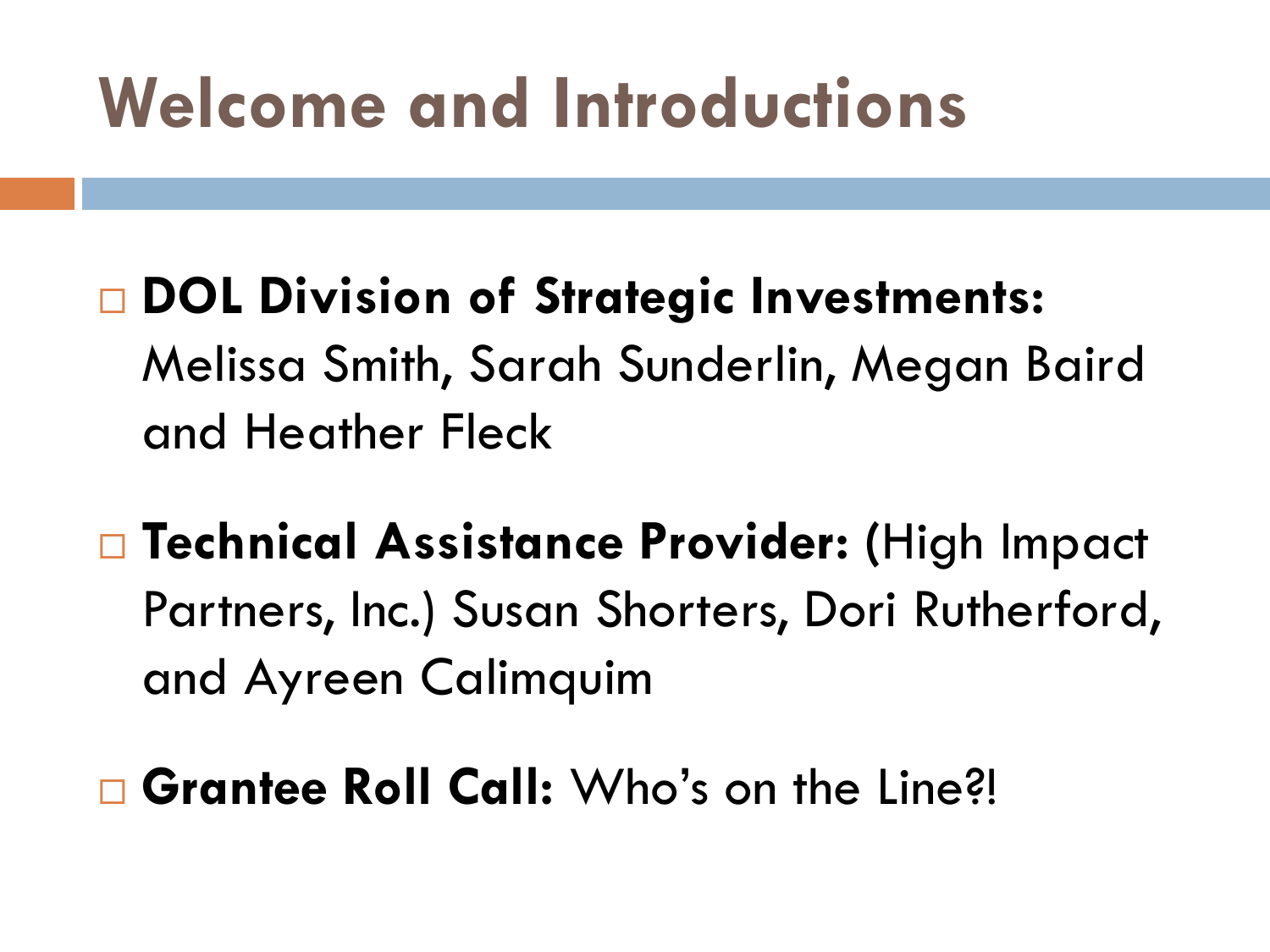# **MIIA Grantee Roundtable**





- Agency Collaboration
- □ Program Design
- **D** Training Delivery
- □ Planning for Outcomes
- **D** Grant Implementation (Staffing, Resources)

### **MIIA Grant Objectives:**

- $\Box$  Re-shoring of productive activity by U.S. firms,
- $\Box$  Increase foreign direct investment (FDI),
- □ Keep or expand US businesses and jobs
- $\Box$  Train local workers to meet the needs of those businesses.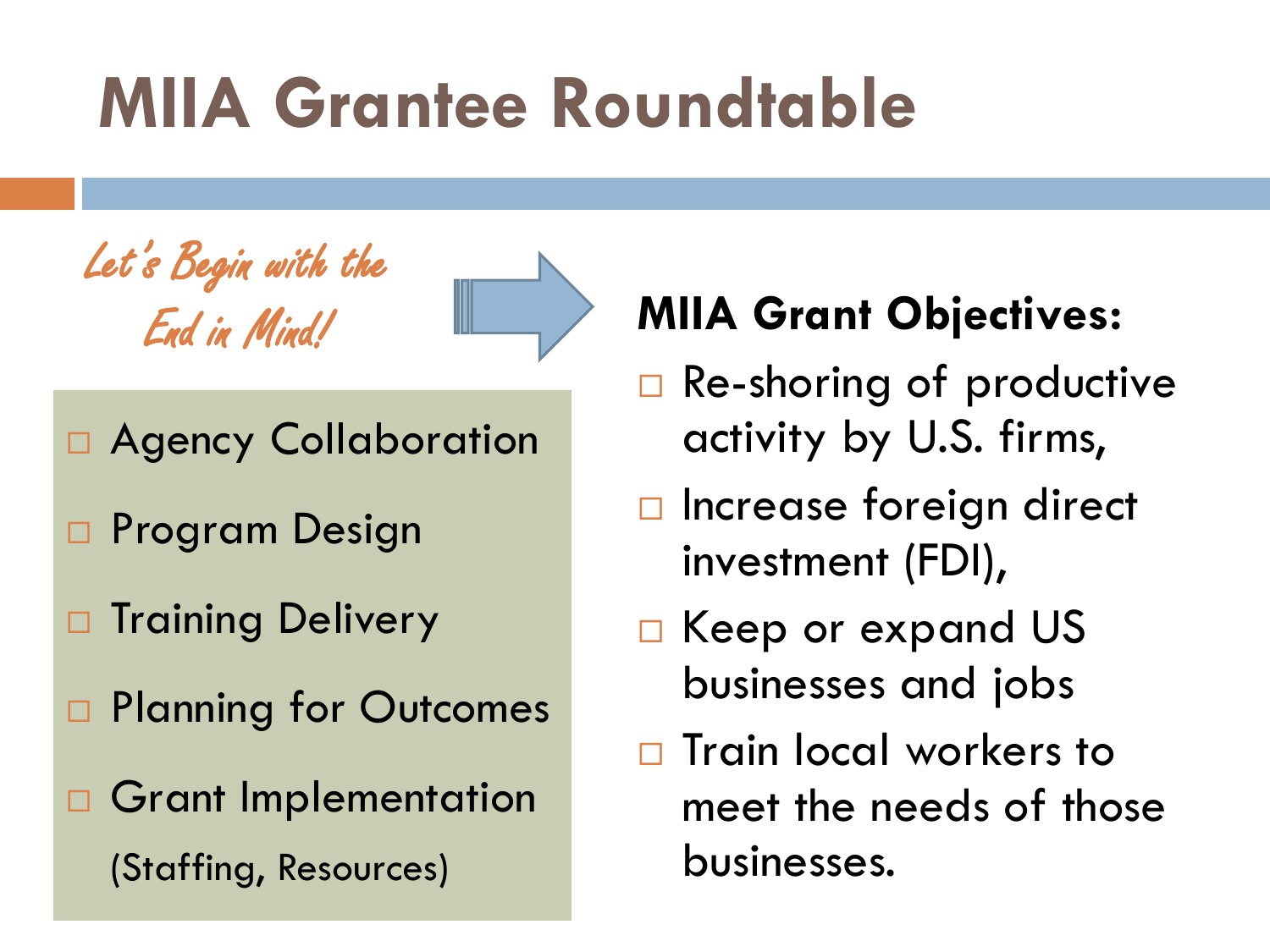# **MIIA Grantee Roundtable**

#### **Agency Collaboration**

 Strategic Planning, Lead Agency, Incorporating Workforce Development

#### **Program Design & Training Delivery**

Methods, Employer Partner Contribution

#### **Planning for Outcomes**

Highly-skilled Workforce and Employment Outcomes

#### **Grant Implementation**

Staffing, Resources, Marketing and Outreach, Challenges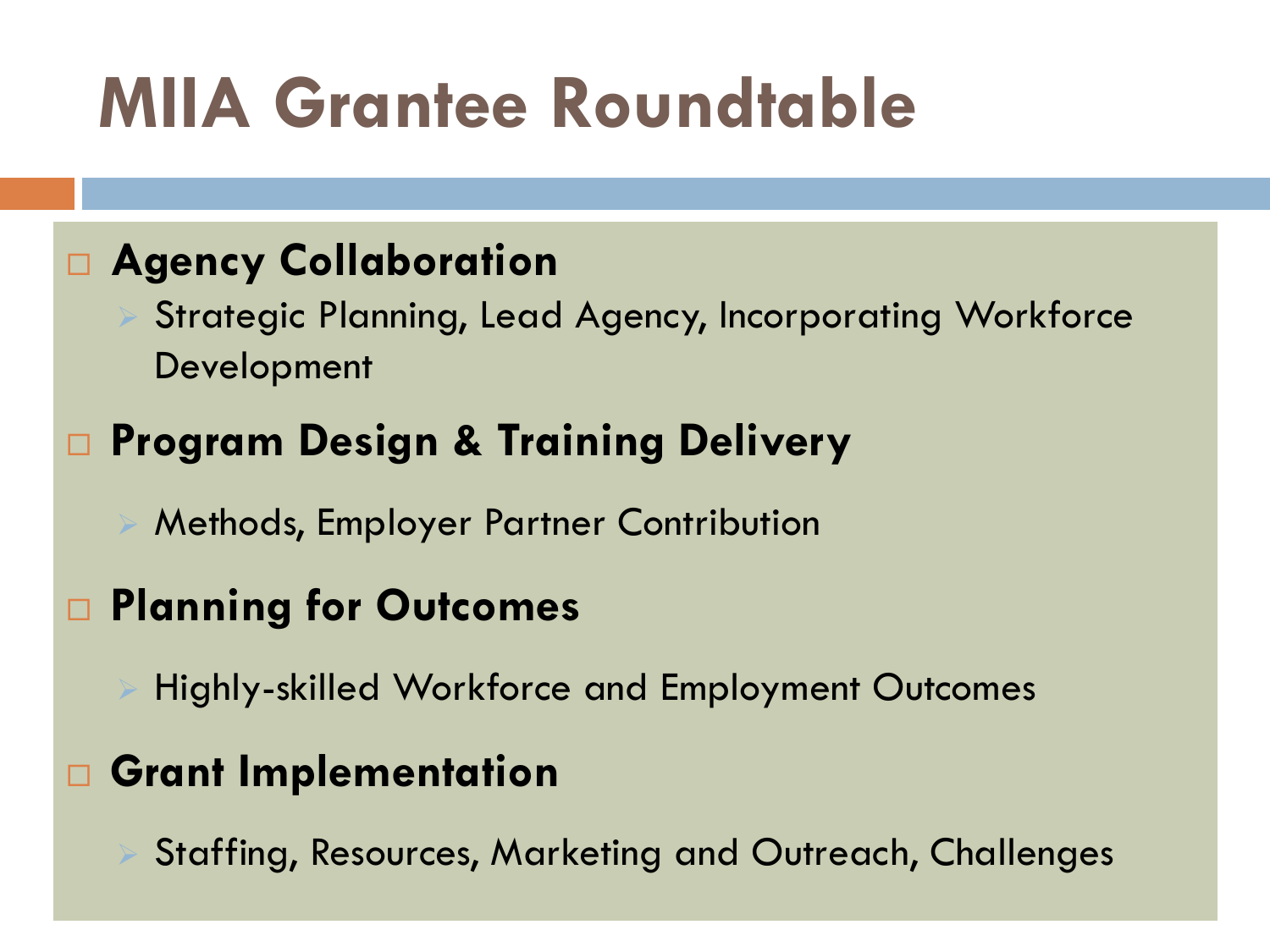### **MIIA Technical Assistance Overview**

- □ Grantee Regional Collaboration Meeting (June 2014)
- □ Jobs Accelerator Quarterly Learning Events
- Grantee Assessment Calls (May June 2014)
- □ Topic Specific Webinars and Virtual Grantee Roundtables
- □ Customized One-on-One Technical Assistance
- □ Other Resources and Materials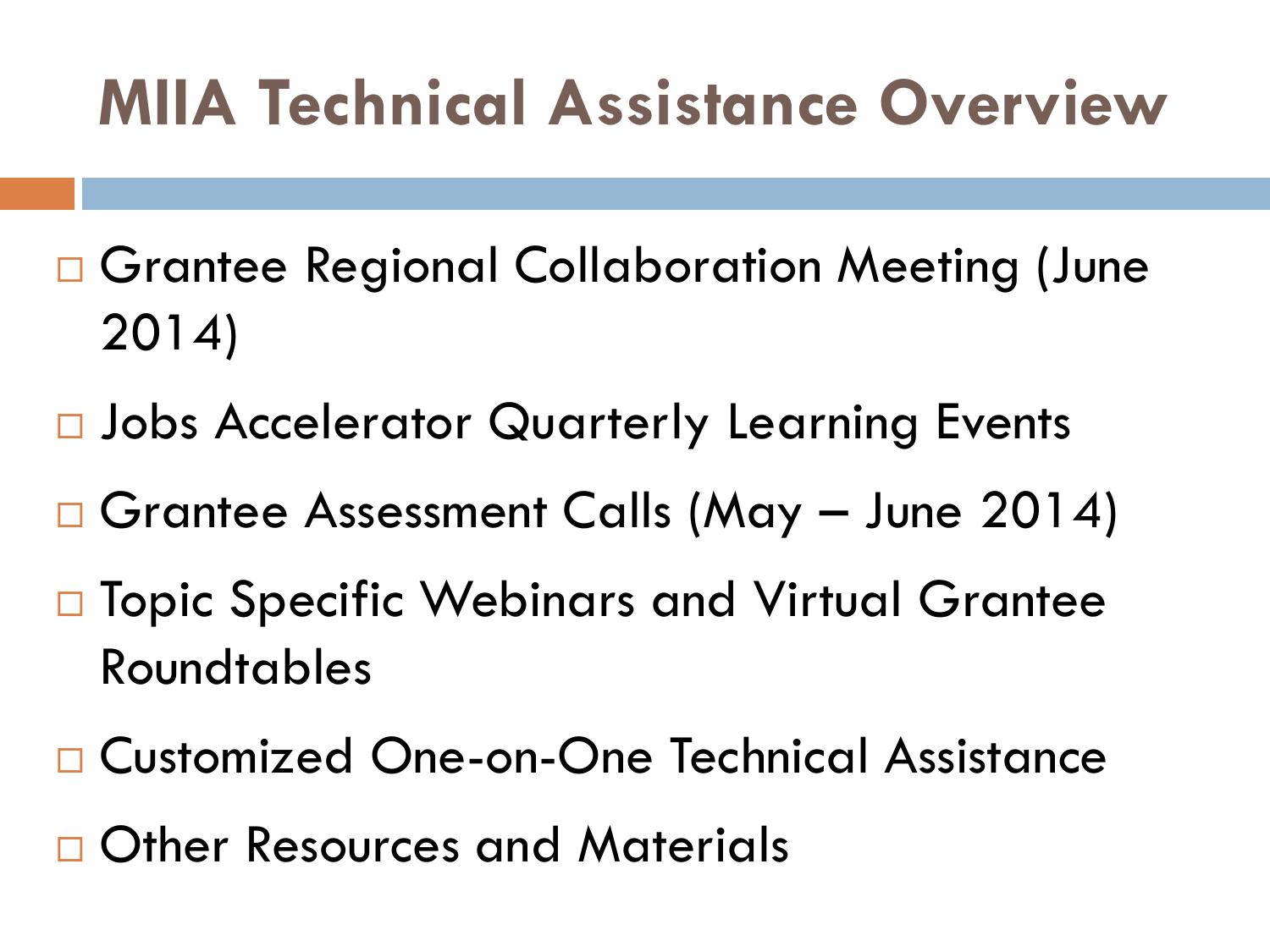# **MIIA Performance Reporting**

#### **Quarterly Report Due May 15, 2014 in HUB**

- Quarterly Performance Report
- □ Integrated Work Plan/Quarterly Narrative Report

| <b>Funding Agency and</b>        | <b>Activity</b> | <b>Activity</b> | <b>Resources:</b> | <b>Program Outcome or</b>    | <b>Methodology</b> |
|----------------------------------|-----------------|-----------------|-------------------|------------------------------|--------------------|
| <b>Objective</b>                 | (list grant     | <b>Timeline</b> | Inputs,           | <b>Deliverables</b>          | (including)        |
|                                  | activities by   |                 | <b>Leveraged</b>  | (Grant Period of Performance | Tracking and       |
|                                  | agency)         |                 | <b>Funds</b>      | and Long-Term)               | Reporting          |
|                                  |                 |                 |                   |                              | Mechanism)         |
| <b>EDA</b>                       |                 |                 |                   |                              |                    |
| <b>Strengthening Regional</b>    |                 |                 |                   |                              |                    |
| <b>Assets</b>                    |                 |                 |                   |                              |                    |
| <b>NIST - MEP</b>                |                 |                 |                   |                              |                    |
| <b>Connecting Regional</b>       |                 |                 |                   |                              |                    |
| Supply Chains and                |                 |                 |                   |                              |                    |
| <b>Assisting SMEs</b>            |                 |                 |                   |                              |                    |
| <b>ETA</b>                       |                 |                 |                   |                              |                    |
| <b>Building a Highly-Skilled</b> |                 |                 |                   |                              |                    |
| and Diverse Workforce            |                 |                 |                   |                              |                    |
|                                  |                 |                 |                   |                              |                    |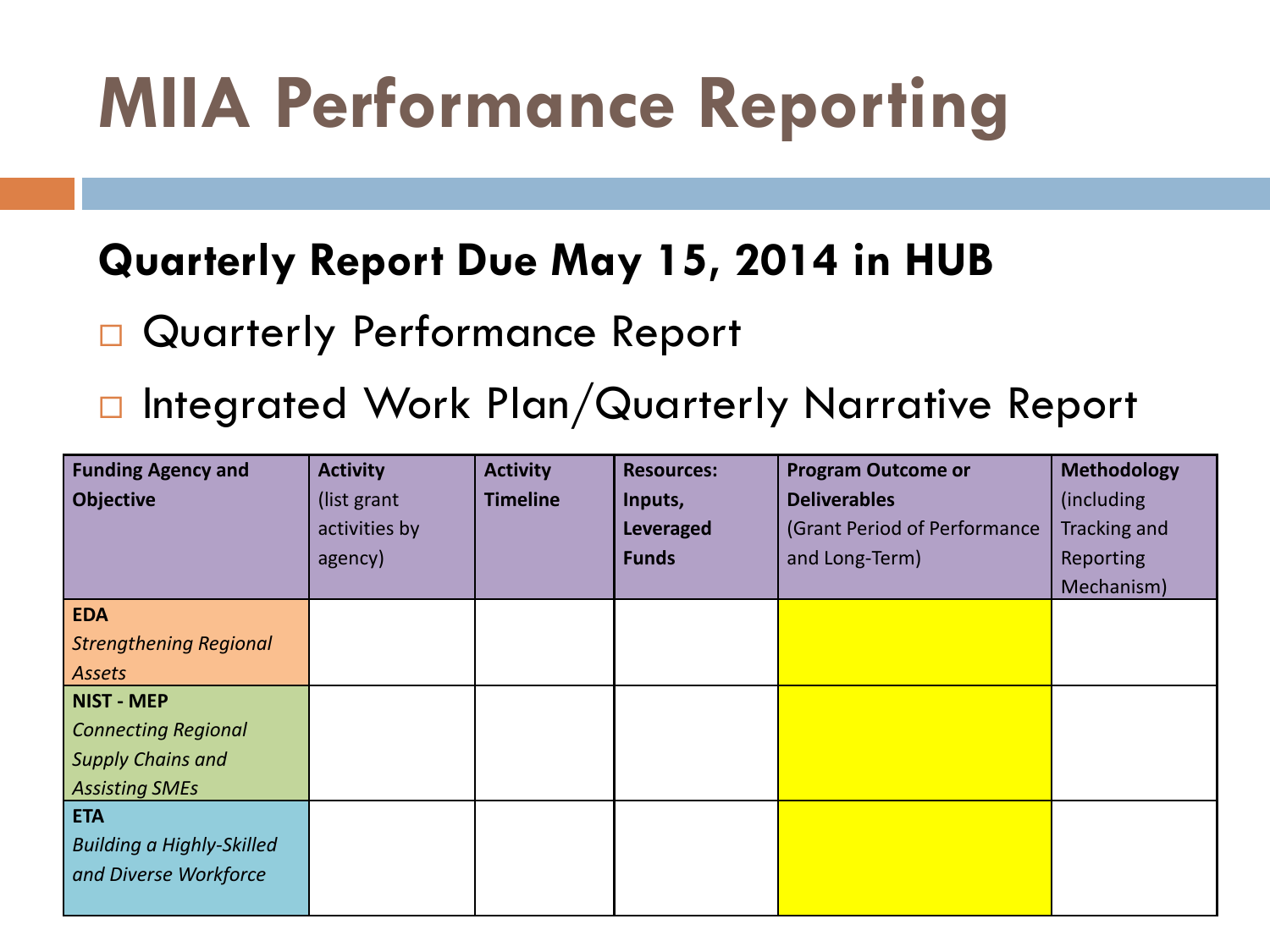# **MIIA Performance Reporting**

#### **Preparing Data Files**

 H-1B Data Elements, Code Values, Participant Records

### **Performance Reporting Tutorials**

 **H-1B Tutorial #3: Preparing Data Files (17 minutes)** [https://www.workforce3one.org/view/42014034466988715](https://www.workforce3one.org/view/4201403446698871555/info) [55/info](https://www.workforce3one.org/view/4201403446698871555/info)

 **H-1B Tutorial #4: Resolving Data File Errors (22 minutes)** [https://www.workforce3one.org/view/42014034494953899](https://www.workforce3one.org/view/4201403449495389928/info) [28/info](https://www.workforce3one.org/view/4201403449495389928/info)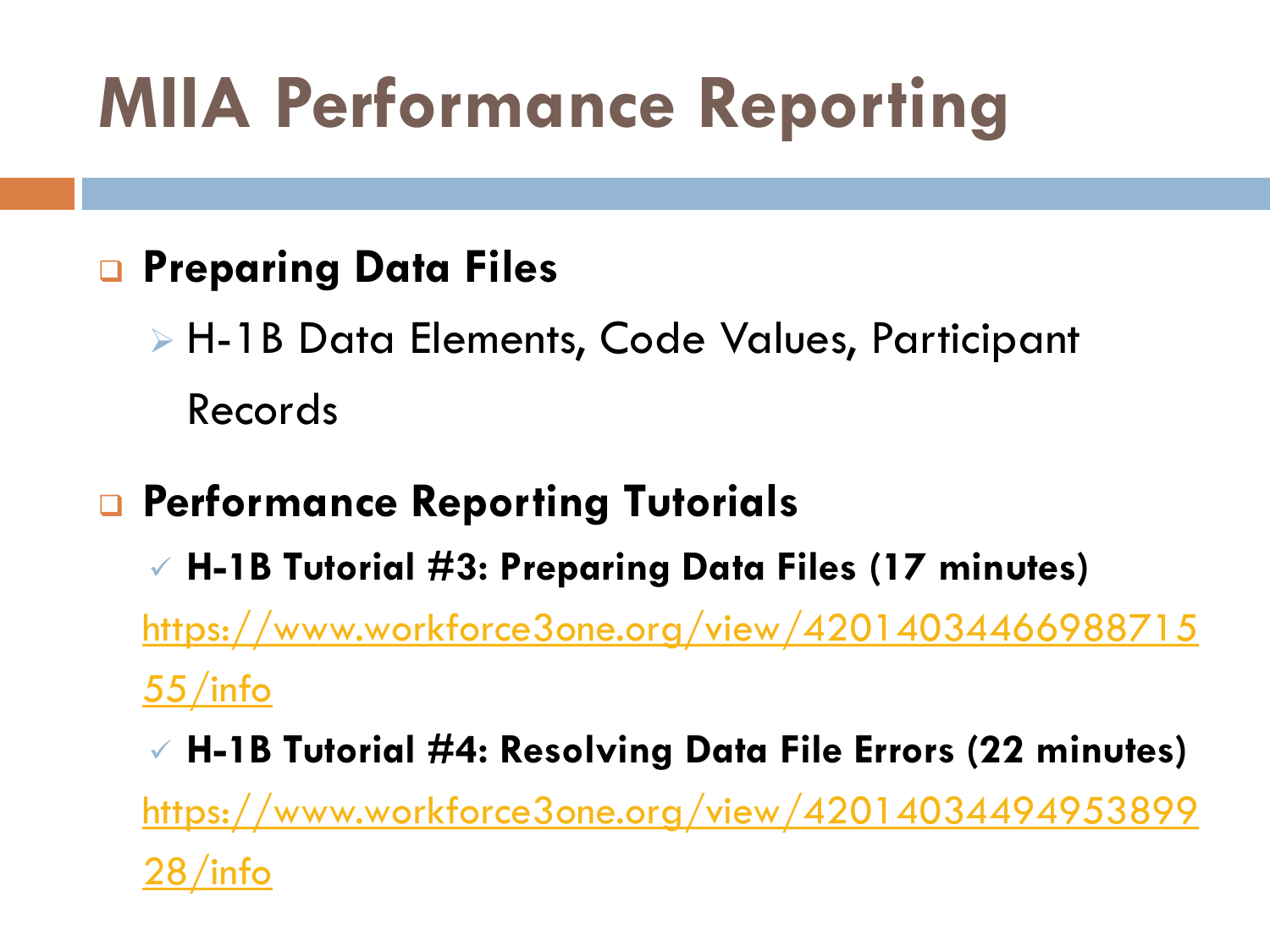## **HUB Technical Assistance**

**HUB Office Hours: May 12, 2014 at 3:00 p.m. EST Conference Call: 218-862-6420 Code: 9883939 Bring your reporting questions!** *Outlook Invite Coming Soon*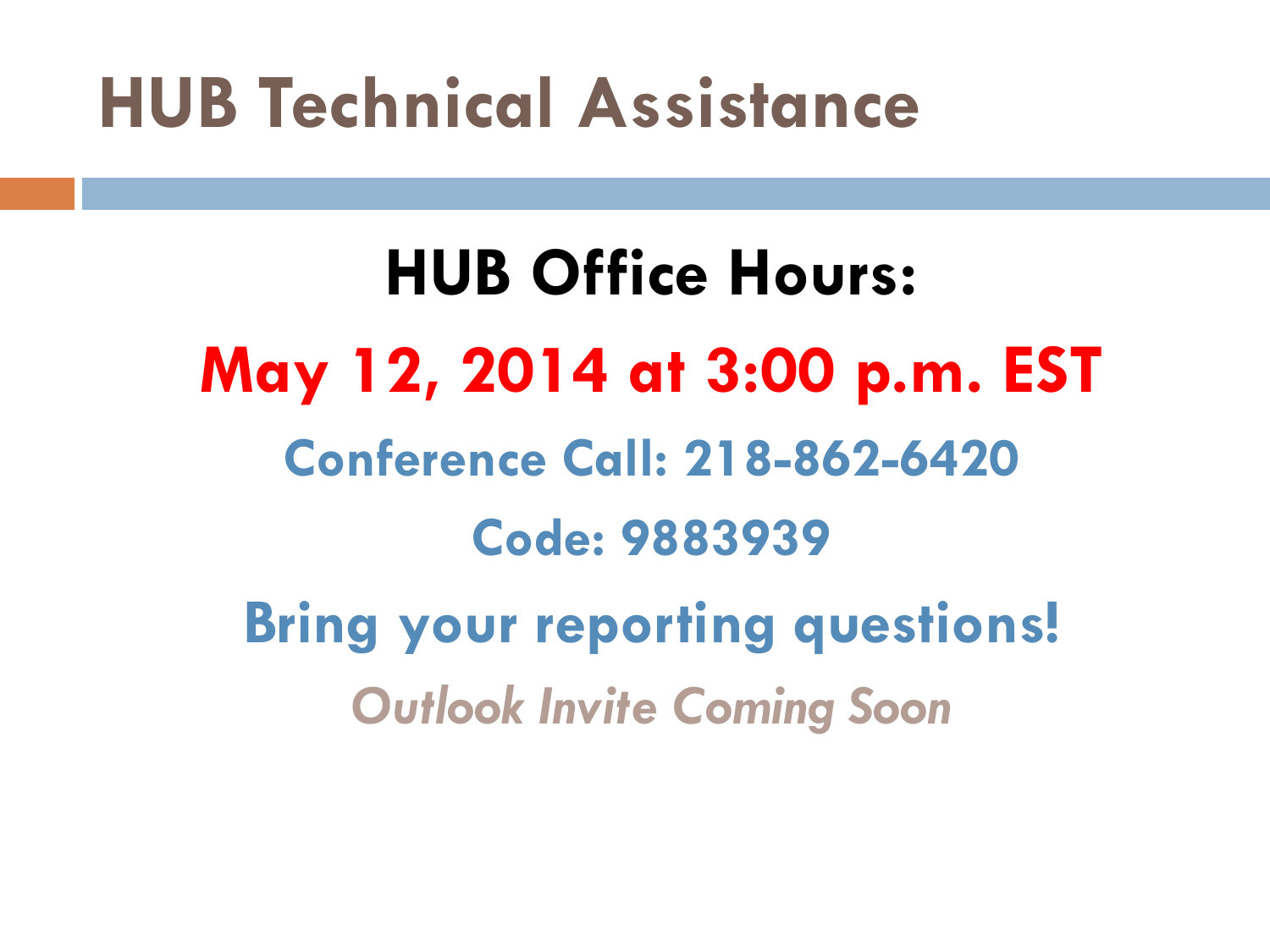## **Questions and Answers**

### Questions? Raise your hand or enter your questions in the chat box!